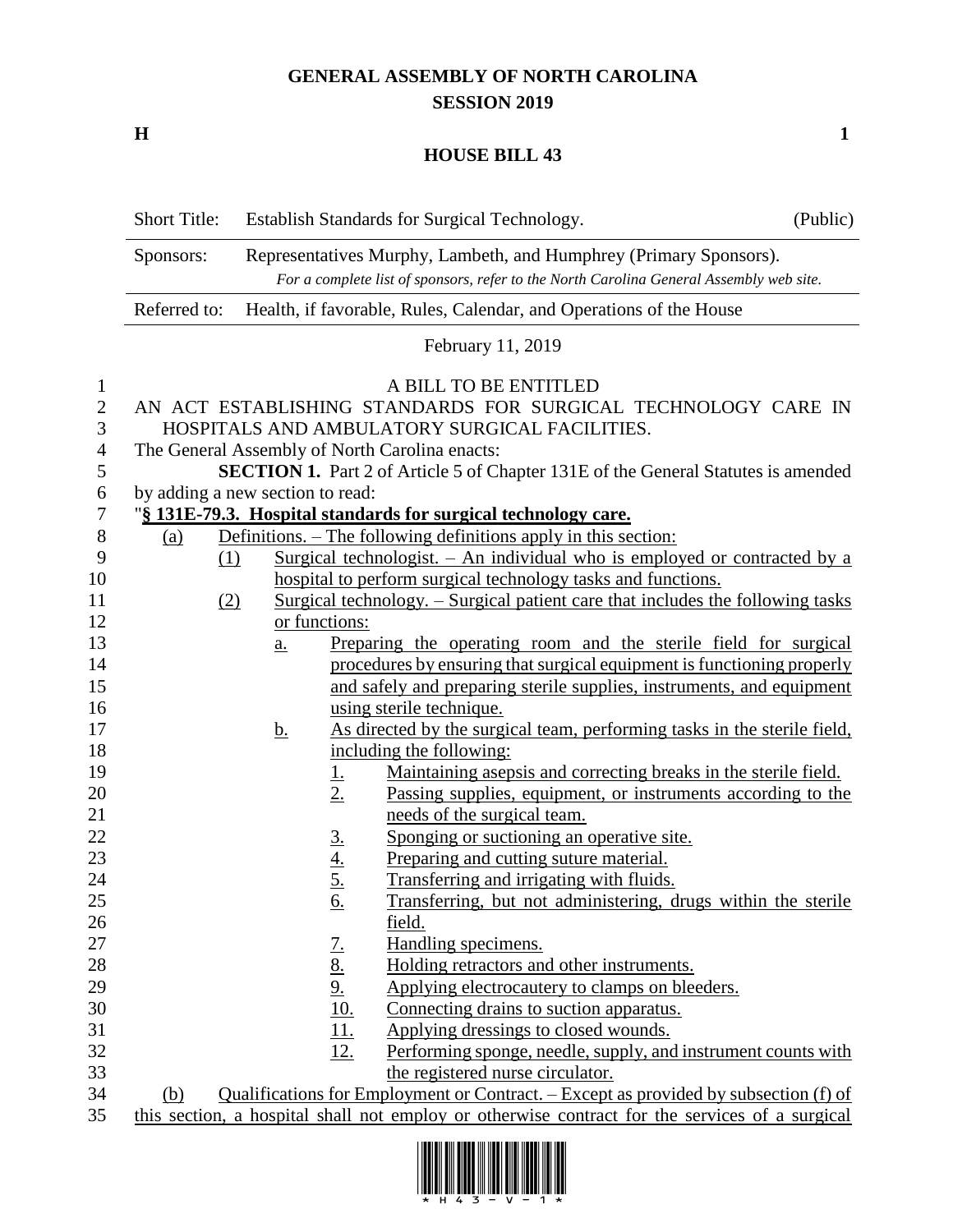|                                         | <b>General Assembly Of North Carolina</b>                                                                                                                                                               | <b>Session 2019</b> |  |  |
|-----------------------------------------|---------------------------------------------------------------------------------------------------------------------------------------------------------------------------------------------------------|---------------------|--|--|
|                                         | technologist in that hospital unless the individual meets, at a minimum, one of the following                                                                                                           |                     |  |  |
| qualifications:                         |                                                                                                                                                                                                         |                     |  |  |
| (1)                                     | Provides evidence of successfully completing a program accredited by the                                                                                                                                |                     |  |  |
|                                         | Commission on Accreditation of Allied Health Education Programs or                                                                                                                                      |                     |  |  |
|                                         | another nationally accredited educational program for surgical technologists                                                                                                                            |                     |  |  |
|                                         | and holds and maintains the Certified Surgical Technologist credential issued                                                                                                                           |                     |  |  |
|                                         | by the National Board of Surgical Technology and Surgical Assisting or its                                                                                                                              |                     |  |  |
|                                         | successor.                                                                                                                                                                                              |                     |  |  |
| (2)                                     | Provides evidence of successfully completing an appropriate training program                                                                                                                            |                     |  |  |
|                                         | for surgical technology in the United States Army, Navy, Air Force, Marine                                                                                                                              |                     |  |  |
|                                         | Corps, or Coast Guard or in the United States Public Health Service.                                                                                                                                    |                     |  |  |
| (3)                                     | Provides evidence that satisfies one of the following requirements:                                                                                                                                     |                     |  |  |
|                                         | Documentation of employment to practice surgical technology in a<br>a.                                                                                                                                  |                     |  |  |
|                                         | hospital licensed under this Part or an ambulatory surgical facility                                                                                                                                    |                     |  |  |
|                                         | licensed under Part 4 of Article 6 of this Chapter on December 31,                                                                                                                                      |                     |  |  |
|                                         | 2019.                                                                                                                                                                                                   |                     |  |  |
|                                         | Documentation of employment to practice surgical technology during<br><u>b.</u>                                                                                                                         |                     |  |  |
|                                         | the two years immediately preceding December 31, 2019.                                                                                                                                                  |                     |  |  |
| (4)                                     | Provides evidence of practicing surgical technology as an employee of an                                                                                                                                |                     |  |  |
|                                         | agency or institution of the federal government.                                                                                                                                                        |                     |  |  |
| (c)                                     | Probationary Practice. $-$ A hospital may employ or contract with an individual to                                                                                                                      |                     |  |  |
|                                         | practice surgical technology during the 12-month period that immediately follows the successful                                                                                                         |                     |  |  |
|                                         | completion of a surgical technology program as described in subdivision (1) of subsection (b) of                                                                                                        |                     |  |  |
|                                         | this section. However, the hospital may not continue to employ or contract with that individual                                                                                                         |                     |  |  |
|                                         | beyond the 12-month period that immediately follows the successful completion of a surgical                                                                                                             |                     |  |  |
|                                         | technology program without documentation that the employee or contractor holds and maintains                                                                                                            |                     |  |  |
|                                         | the certified surgical technologist credential as described in subdivision (1) of subsection (b) of                                                                                                     |                     |  |  |
| this section.                           |                                                                                                                                                                                                         |                     |  |  |
| (d)                                     | Continuing Education. $- A$ hospital may employ or contract with an individual who                                                                                                                      |                     |  |  |
|                                         | qualifies to practice surgical technology pursuant to subdivision (2), (3), or (4) of subsection (b)<br>of this section, or pursuant to an exception under subsection (f) of this section, provided the |                     |  |  |
|                                         | individual annually completes 15 hours of continuing education approved by the National Board                                                                                                           |                     |  |  |
|                                         | of Surgical Technology and Surgical Assisting or its successor.                                                                                                                                         |                     |  |  |
| (e)                                     | Verification of Continuing Education or Credential. $- A$ hospital that employs or                                                                                                                      |                     |  |  |
|                                         | contracts with an individual to practice surgical technology shall verify that the individual                                                                                                           |                     |  |  |
|                                         | satisfies the continuing education requirements of subsection (d) of this section or, if applicable,                                                                                                    |                     |  |  |
|                                         | that the individual holds and maintains the Certified Surgical Technologist credential as                                                                                                               |                     |  |  |
|                                         | described in subdivision $(1)$ of subsection $(b)$ of this section.                                                                                                                                     |                     |  |  |
| (f)                                     | Exception. $-$ A hospital may employ or otherwise contract with an individual who                                                                                                                       |                     |  |  |
|                                         | does not meet any of the qualifications specified in subsection (b) of this section if both of the                                                                                                      |                     |  |  |
|                                         | following requirements are met:                                                                                                                                                                         |                     |  |  |
| (1)                                     | The hospital makes a diligent and thorough effort, and after such an effort is                                                                                                                          |                     |  |  |
|                                         | completed, the hospital is unable to employ or contract with a sufficient                                                                                                                               |                     |  |  |
|                                         | number of qualified surgical technologists who satisfy the requirements of this                                                                                                                         |                     |  |  |
|                                         | section.                                                                                                                                                                                                |                     |  |  |
| (2)                                     | The hospital documents and retains, on the hospital premises, a written record                                                                                                                          |                     |  |  |
|                                         | of its efforts made pursuant to subdivision (1) of this subsection.                                                                                                                                     |                     |  |  |
| (g)                                     | Scope of Practice. – Nothing in this section shall be construed to prohibit a licensed                                                                                                                  |                     |  |  |
|                                         | practitioner from performing surgical technology tasks or functions if the practitioner is acting                                                                                                       |                     |  |  |
| within the scope of his or her license. |                                                                                                                                                                                                         |                     |  |  |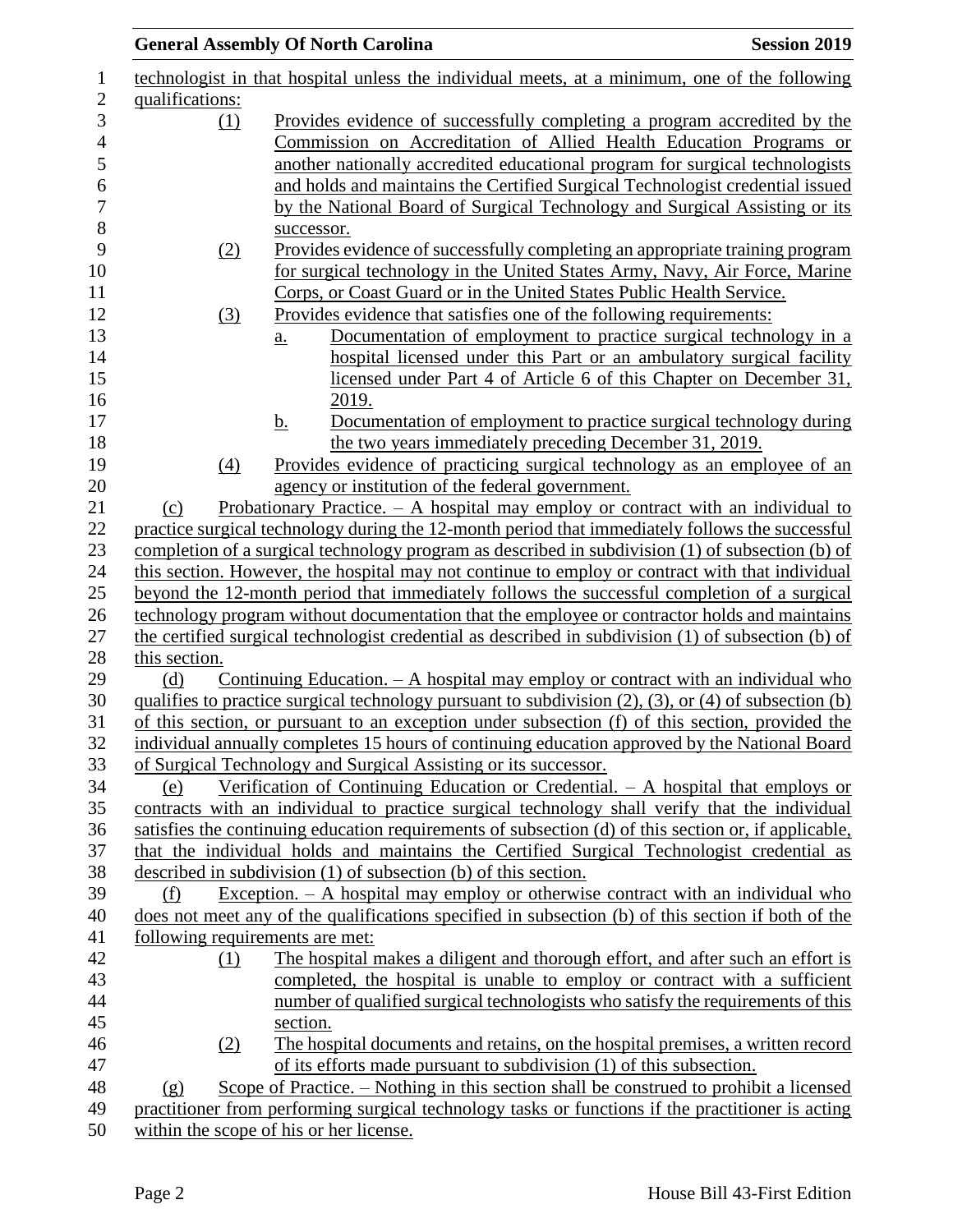|                           |                  | <b>General Assembly Of North Carolina</b>                                    |                                                                                                       | <b>Session 2019</b> |  |
|---------------------------|------------------|------------------------------------------------------------------------------|-------------------------------------------------------------------------------------------------------|---------------------|--|
| (h)                       |                  |                                                                              | Adverse Action. – The Department of Health and Human Services may take adverse                        |                     |  |
|                           |                  |                                                                              | action against a hospital under G.S. 131E-78 for a violation of this section."                        |                     |  |
|                           |                  |                                                                              | SECTION 2. Part 4 of Article 6 of Chapter 131E of the General Statutes is amended                     |                     |  |
|                           |                  | by adding a new section to read:                                             |                                                                                                       |                     |  |
|                           |                  |                                                                              | "§ 131E-147.2. Ambulatory surgical facility standards for surgical technology care.                   |                     |  |
| <u>(a)</u>                |                  |                                                                              | Definitions. – The following definitions apply in this section:                                       |                     |  |
|                           | (1)              |                                                                              | Surgical technologist. - An individual who is employed or contracted by an                            |                     |  |
|                           |                  |                                                                              | ambulatory surgical facility to perform surgical technology tasks and                                 |                     |  |
|                           |                  | functions.                                                                   |                                                                                                       |                     |  |
|                           | (2)              |                                                                              | <u>Surgical technology. – Surgical patient care that includes the following tasks</u>                 |                     |  |
|                           |                  | or functions:                                                                |                                                                                                       |                     |  |
|                           |                  | a.                                                                           | Preparing the operating room and the sterile field for surgical                                       |                     |  |
|                           |                  |                                                                              | procedures by ensuring that surgical equipment is functioning properly                                |                     |  |
|                           |                  |                                                                              | and safely and preparing sterile supplies, instruments, and equipment                                 |                     |  |
|                           |                  |                                                                              | using sterile technique.                                                                              |                     |  |
|                           |                  | <u>b.</u>                                                                    | As directed by the surgical team, performing tasks in the sterile field,                              |                     |  |
|                           |                  |                                                                              | including the following:                                                                              |                     |  |
|                           |                  | <u>1.</u>                                                                    | Maintaining asepsis and correcting breaks in the sterile field.                                       |                     |  |
|                           |                  | 2.                                                                           | Passing supplies, equipment, or instruments according to the                                          |                     |  |
|                           |                  |                                                                              | needs of the surgical team.                                                                           |                     |  |
|                           |                  |                                                                              | Sponging or suctioning an operative site.                                                             |                     |  |
|                           |                  | $rac{3.4}{4.5.6}$                                                            | Preparing and cutting suture material.                                                                |                     |  |
|                           |                  |                                                                              | Transferring and irrigating with fluids.                                                              |                     |  |
|                           |                  |                                                                              | Transferring, but not administering, drugs within the sterile                                         |                     |  |
|                           |                  |                                                                              | field.                                                                                                |                     |  |
|                           |                  |                                                                              | Handling specimens.                                                                                   |                     |  |
|                           |                  |                                                                              | Holding retractors and other instruments.                                                             |                     |  |
|                           |                  |                                                                              | Applying electrocautery to clamps on bleeders.                                                        |                     |  |
|                           |                  | $\frac{7.}{8.}$<br>$\frac{9.}{10.}$<br>$\frac{10.}{11.}$                     | Connecting drains to suction apparatus.                                                               |                     |  |
|                           |                  |                                                                              | Applying dressings to closed wounds.                                                                  |                     |  |
|                           |                  | <u>12.</u>                                                                   | Performing sponge, needle, supply, and instrument counts with                                         |                     |  |
|                           |                  |                                                                              | the registered nurse circulator.                                                                      |                     |  |
| (b)                       |                  |                                                                              | Qualifications for Employment or Contract. – Except as provided by subsection (f) of                  |                     |  |
|                           |                  |                                                                              | this section, an ambulatory surgical facility shall not employ or otherwise contract for the services |                     |  |
|                           |                  |                                                                              | of a surgical technologist in that facility unless the individual meets, at a minimum, one of the     |                     |  |
| following qualifications: |                  |                                                                              |                                                                                                       |                     |  |
|                           | (1)              |                                                                              | Provides evidence of successfully completing a program accredited by the                              |                     |  |
|                           |                  | Commission on Accreditation of Allied Health Education Programs or           |                                                                                                       |                     |  |
|                           |                  | another nationally accredited educational program for surgical technologists |                                                                                                       |                     |  |
|                           |                  |                                                                              | and holds and maintains the Certified Surgical Technologist credential issued                         |                     |  |
|                           |                  |                                                                              | by the National Board of Surgical Technology and Surgical Assisting or its                            |                     |  |
|                           |                  | successor.                                                                   |                                                                                                       |                     |  |
|                           | (2)              | Provides evidence of successfully completing an appropriate training program |                                                                                                       |                     |  |
|                           |                  |                                                                              | for surgical technology in the United States Army, Navy, Air Force, Marine                            |                     |  |
|                           |                  |                                                                              | Corps, or Coast Guard or in the United States Public Health Service.                                  |                     |  |
|                           | $\left(3\right)$ |                                                                              | Provides evidence that satisfies one of the following requirements:                                   |                     |  |
|                           |                  | a.                                                                           | Documentation of employment to practice surgical technology in an                                     |                     |  |
|                           |                  |                                                                              | ambulatory surgical facility licensed under this Part or a hospital                                   |                     |  |
|                           |                  |                                                                              | licensed under Part 2 of Article 5 of this Chapter on December 31,                                    |                     |  |
|                           |                  | 2019.                                                                        |                                                                                                       |                     |  |